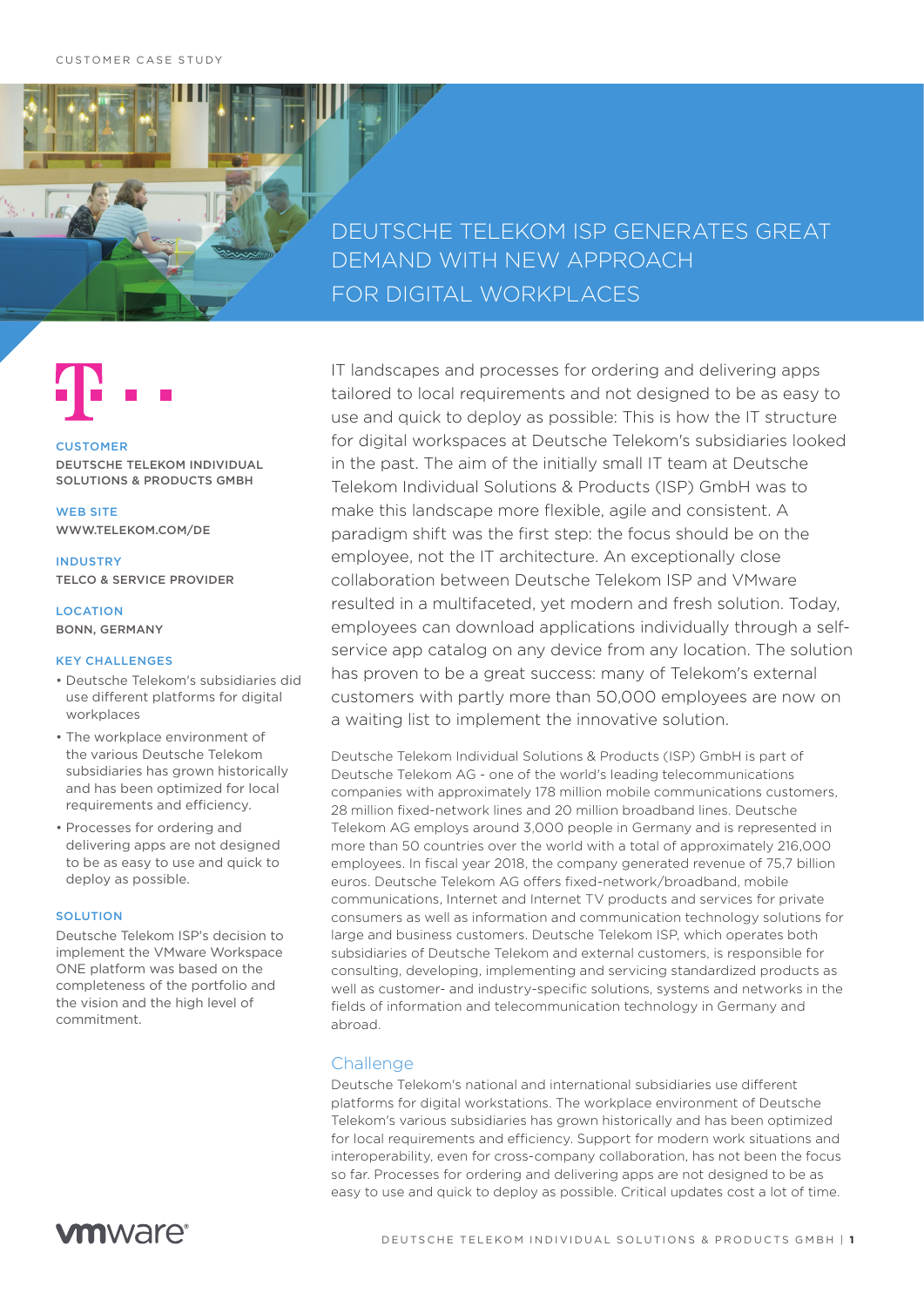"VMware has been very patient and dedicated while implementing the solution to meet our requirements. Main reason for choosing VMware was the completeness of their portfolio and vision."

DIRK ECKERT MANAGING DIRECTOR DEUTSCHE TELEKOM INDIVIDUAL SOLUTIONS & PRODUCTS GMBH

## IMPACT

- Flexible access to applications for employees: regardless of location and device – in self-service like an electronic library
- ROI will be achieved in 2020
- Initially created to use within Deutsche Telekom, the new solution is now in demand with external customers

### VMWARE FOOTPRINT

• VMware Workspace ONE

In order to equip the employees for the digital future, a new, far reaching architecture was needed. The entire lifecycle of endpoints for all major operating systems - Android, iOS, Windows 10 and others - should be managed from a central management console.

The first step in the project was a paradigm shift: the focus should be on the employee, not the IT architecture. "We wanted employees to be happy with their IT services. We want them to be as comfortable with their work environment as with their favorite app at home," said Dirk Eckert, Managing Director at Deutsche Telekom Individual Solutions & Products GmbH, describing his vision. At the start of this employee experience project in 2012, there were only three enthusiastic employees who literally met to tinker in a garage outside of their day-to-day work. In the beginning of 2018, the project turned into a board-supported project with management's full attention. "Against all odds and obstacles, we stuck to the project and continuously developed and optimized the solution, thus creating a completely new architecture," says Dirk Eckert.

## Action

Deutsche Telekom ISP was able to create a completely new and homogeneous corporate solution for digital workplaces – the Flex Enterprise Workplace (FEW) - tailored individually and flexibly to users from Telekom and external customers. VMware was primarily responsible for the technical design and unified different components to a consistent solution. Deutsche Telekom ISP implemented VMware Workspace ONE, an intelligent platform for digital workspaces including several VMware products. FEW provides access to corporate applications on any device, from anywhere, at any time. "VMware has been committed to our success while implementing our requirements. Main reason for choosing VMware was the completeness of their portfolio and vision," says Dirk Eckert, explaining his decision.

The new platform is flexible and is constantly being developed on a functional level. Unlike many other companies, the focus is not on operating the environment for the benefit of the IT department saving costs and updates. At Deutsche Telekom ISP, the focus is on customers with their constantly evolving wishes and needs. "The end user cannot skip regular updates, but we can make them convenient as an option to ensure our employees' workstations are always protected against cyber attacks. In addition, we can react quickly to new trends and changes in the market – without additional costs for the end user," says Dirk Eckert.

# Results and Impact

The solution provides employees with a flexible access to applications regardless of location and device – in self-service like an electronic library. The rollout of the new architecture to the subsidiaries of Deutsche Telekom is currently ongoing. "In the first place, the solution was considered for use within Deutsche Telekom. Now even large corporations with over 50,000 employees – and we hadn't even planned this – are interested in our solution with VMware," says Dirk Eckert. With the new architecture, Deutsche Telekom ISP expects a very high growth rate per year in the area of digital workplaces. "We will achieve ROI in 2020 – which is exceptional for a cost- and time-intensive project like this," Dirk Eckert continued. "For us, the greatest success of the new digital workplace architecture is employees' enthusiasm for our new concept." Deutsche Telekom ISP conducted an anonymous survey with a focus group of 150 employees. After the training on the new system, 90 percent of